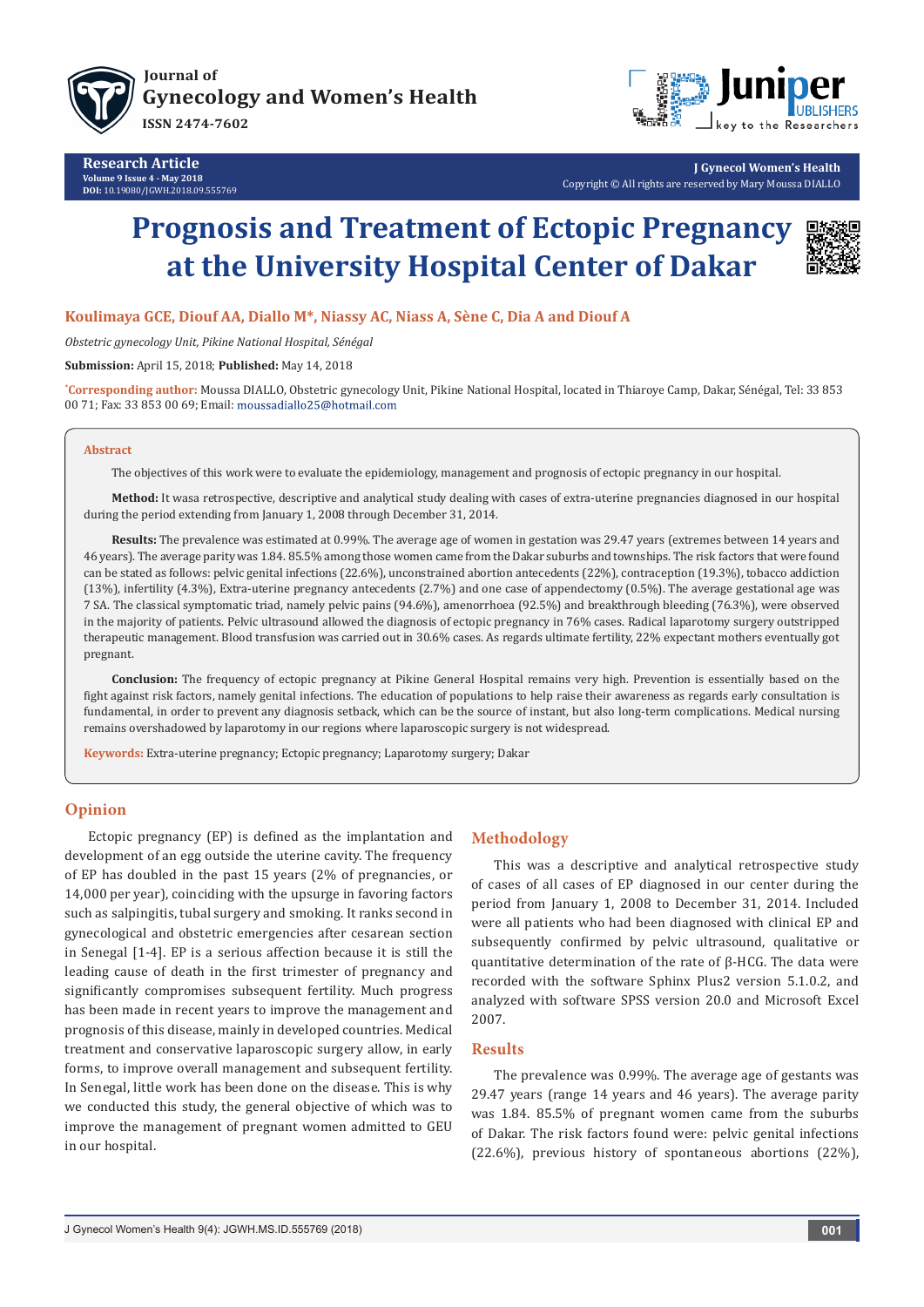contraception (19.3%), smoking (13%), infertility (4%), 3%), antecedents of EP (2.7%) and one case of appendectomy (0.5%). Mean gestational age was 7 weeks. The classic symptomatic triad (pelvic pain (94.6%), amenorrhoea (92.5%) and metrorrhagia (76.3%) was found in the majority of patients, and pelvic ultrasound EP in 76% of the cases. The radical surgery by laparotomy dominated the therapeutic management, a blood transfusion was performed in 30.6% of the cases, and 22% of pregnant women had to become pregnant.

### **Discussion**

The incidence of EP in our series is consistent with that of the literature, which varies between 0.51 and 2%. This impact could be explained by the recrudescence of the risk factors reported in the literature that are found in our study in 57.6% of cases. In our study, the average age of onset of EP was 29.4 years comparable to that reported by most authors. Which corresponds to the period of full sexual activity with the increase of the risk factors as Deshmukh supports it [1]. Sexual activity is often early in Africa as demonstrated by our study with extreme age of 14, leading to say that the woman can present an EP at any age of her period of genital activity. In most studies, the EP was most often associated with low parity [2,3], which can be explained by the age of onset of the EP most often at the beginning of an obstetric career. In the literature, the main risk factors of the EP found in women without contraception are the history of genital infection or tubal surgery and smoking. Other risk factors are age of the woman, history of spontaneous miscarriage, progestational micro pills contraception and infertility [4,5]. These same risk factors were found in our study at more or less identical frequencies, but differences were noted for some factors including smoking, which was the second risk factor for EP in France [6,7] and was not found than in 3% of cases in our series.

The mean gestational age was 7 weeks, which is significantly lower than that found by other authors [8-10]. The circumstances of the diagnosis were almost represented by the symptomatic triad (94.6% pelvic pain, 92.5% secondary amenorrhoea and 76.3% metrorrhagia) in our series and in most African countries [11,5]. In our study, as in most African studies [4,5], the diagnosis of EP was usually made at the rupture stage, which explains why pregnant women presented a state of shock in 19.4% of cases, contrary to what is observed in industrialized countries where the haemodynamic status at the time of diagnosis is most often satisfactory because most EP are diagnosed before rupture. Ultrasonography was the most commonly performed paraclinical examination (79%) exceeding the plasma BCG beta assay consistent with data from the African literature [2,12]. This being due to its greater accessibility in our regions, especially in the birth room.

In our study, management was dominated by laparotomy (96%) with salpingectomy in 75.8%, simply because of the frequency of the broken forms at the time of diagnosis. This radical surgery thus altering the subsequent fertility of these women. Only five pregnant women had received medical treatment with methotrexate for which failure was seen in two patients. The laparoscopic surgery described as the best method of taking care of the EP was practiced only slightly in our countries unlike the developed countries (more than 80%). In our series, only two pregnant women had benefited from this laparoscopic surgery (1%); Mbaye (Senegal) [13] had regained 4.6%. This phenomenon is explained by the high cost of the installation of an endoscopic unit but also because of the delay of management, most of our patients (76.3%) had a hemoperitoneum. The immediate maternal prognosis is generally good, no case of maternal death was recorded in our study against 2.6%, 1.2%, 1.63% and 1.7% reported respectively by Moreau in 1995 [4] and Cisse in 2003 [14] in Dakar, Senegal, Nayama (in 2006) [2] in Niger and Sepou (in 2006) [15] in the Central African Republic. This could be explained by the management of patients who has improved both diagnostically and therapeutically. On the other hand, the subsequent fertility remains compromised in an African socio-cultural context where the means of medical assistance to procreation (AMP) are very limited.

### **Conclusion**

The frequency of ectopic pregnancy at Pikine National Hospiatal remains high. Prevention is essentially based on the fight against risk factors, especially genital infections. Educating the population for early consultation is essential in order to avoid any delay in diagnosis that causes immediate but also long-term complications. Management is still dominated by laparotomy in our regions where coelio-surgery is not common.

#### **References**

- 1. [Eshmukh JS, Zodpey SP, Vasudeo ND](http://www.ijcm.org.in/article.asp?issn=0970-0218;year=1999;volume=24;issue=2;spage=58;epage=63;aulast=Deshmukh;type=0) (1999) Risk factors for ectopic [pregnancy: A case control study. Indian J of Community 24\(2\):58-63](http://www.ijcm.org.in/article.asp?issn=0970-0218;year=1999;volume=24;issue=2;spage=58;epage=63;aulast=Deshmukh;type=0)
- 2. [Nayama M, Gallais A, Ousmane N, Idi N, Tahirou A, et al.](http://www.academia.edu/25059966/Prise_en_charge_de_la_grossesse_extra-ut%C3%A9rine_dans_les_pays_en_voie_de_d%C3%A9veloppement_exemple_dune_maternit%C3%A9_de_r%C3%A9f%C3%A9rence_au_Niger) (2006) [Prise en charge de la grossesse extra-ut](http://www.academia.edu/25059966/Prise_en_charge_de_la_grossesse_extra-ut%C3%A9rine_dans_les_pays_en_voie_de_d%C3%A9veloppement_exemple_dune_maternit%C3%A9_de_r%C3%A9f%C3%A9rence_au_Niger)**é**rine dans les pays en voie de d**é**[veloppement : exemple d'une maternit](http://www.academia.edu/25059966/Prise_en_charge_de_la_grossesse_extra-ut%C3%A9rine_dans_les_pays_en_voie_de_d%C3%A9veloppement_exemple_dune_maternit%C3%A9_de_r%C3%A9f%C3%A9rence_au_Niger)**é** de r**é**f**é**rence au Niger. [Gynecol Obstet Fertil 34](http://www.academia.edu/25059966/Prise_en_charge_de_la_grossesse_extra-ut%C3%A9rine_dans_les_pays_en_voie_de_d%C3%A9veloppement_exemple_dune_maternit%C3%A9_de_r%C3%A9f%C3%A9rence_au_Niger) : 14-18.
- 3. [Yao I, Doukoure B, Guie P, N'Guessen E, Bohoussou KPE, et al](http://www.revue-bioafrica.net/files/bioafrica%20n%C2%B07,%202009/6-Grossesses_extra-utrines_FINALpp42-47.pdf)**.** (2009) [Grossesses extra-utérines tubaires](http://www.revue-bioafrica.net/files/bioafrica%20n%C2%B07,%202009/6-Grossesses_extra-utrines_FINALpp42-47.pdf) : aspects épidémiologiques et [histopathologiques de 40 cas colliges a la maternité du CHU de](http://www.revue-bioafrica.net/files/bioafrica%20n%C2%B07,%202009/6-Grossesses_extra-utrines_FINALpp42-47.pdf)  [Treichville \(Abidjan-Cote d'Ivoire\). Revue Bio-Africa 7: 44-49.](http://www.revue-bioafrica.net/files/bioafrica%20n%C2%B07,%202009/6-Grossesses_extra-utrines_FINALpp42-47.pdf)
- 4. Moreau JC, Rupari L, Dionne P, Diouf A, Diouf F, et al. (1995) Aspects épidémiologiques et anatomo-cliniques des grossesses extra-utérines à Dakar. Dakar Med 40: 175-79.
- 5. [Randriambololona DMA, Anjaharisoaniaina NT, Rekoronirina EB,](http://www.jle.com/download/mst-295842-grossesse_extra_uterine_a_madagascar_107_observations--WvZyhX8AAQEAABJxe4kAAAAG-a.pdf)  [Harioly MOJ, Randriambelomanana JA, et al. \(2012\) Grossesse extra](http://www.jle.com/download/mst-295842-grossesse_extra_uterine_a_madagascar_107_observations--WvZyhX8AAQEAABJxe4kAAAAG-a.pdf)[utérine à Madagascar : 107 observations. Médecine et Santé Tropicales](http://www.jle.com/download/mst-295842-grossesse_extra_uterine_a_madagascar_107_observations--WvZyhX8AAQEAABJxe4kAAAAG-a.pdf)  [22: 394-397](http://www.jle.com/download/mst-295842-grossesse_extra_uterine_a_madagascar_107_observations--WvZyhX8AAQEAABJxe4kAAAAG-a.pdf)**.**
- 6. [Bouyer J \(2003\) Epidémiologie de la grossesse extra-utérine: incidence,](http://www.em-consulte.com/article/114883/epidemiologie-de-la-grossesse-extra-uterine%C2%A0-incid)  [facteurs de risque et conséquences. J Gynecol Obstet Biol Reprod](http://www.em-consulte.com/article/114883/epidemiologie-de-la-grossesse-extra-uterine%C2%A0-incid)  [32\(7\): 8-17.](http://www.em-consulte.com/article/114883/epidemiologie-de-la-grossesse-extra-uterine%C2%A0-incid)
- 7. Monnier JC, Vantyghem A, Vantygem H, Lanciaux MC, Vinanier D, et al. (1985) aspects épidémiologiques, diagnostiques, thérapeutiques et Pronostiques: A propos de 117 observations relevées d'avril 1976 à septembre. J Gynecol Obstet Biol Reprod 14: 67-75.